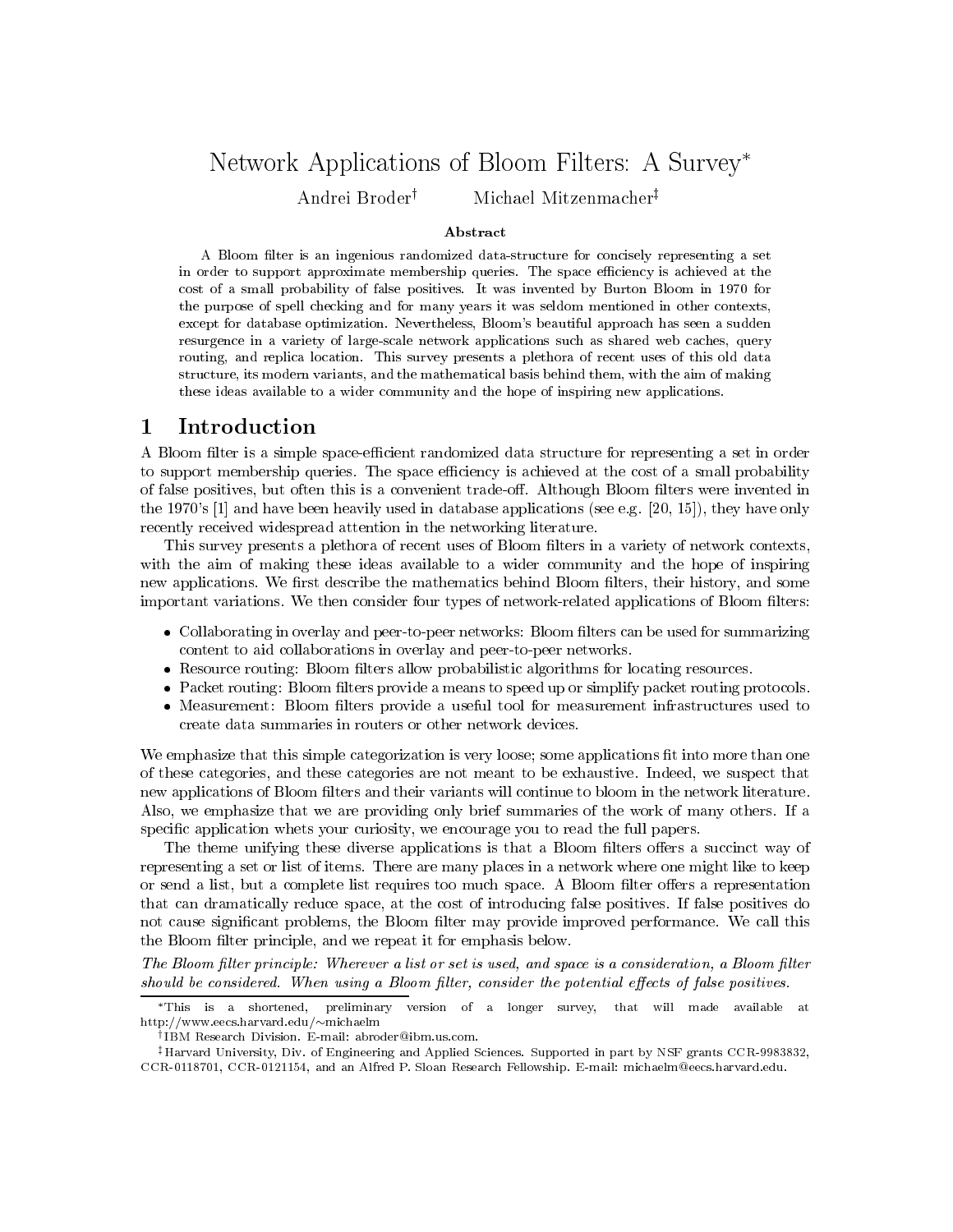

Figure 1: An example of a Bloom filter. The filter begins as an array of all 0's. Each item  $x_i$  in the set S is hashed k times, with each hash yielding a bit location; these bits are set to 1. To check if an element y is in the set, hash it k times and check the corresponding bits. The element  $y_1$  cannot be in the set, since one of the bits is a 0. The element  $y_2$  is either in the set or it is a false positive.

# 2 Bloom filters: Mathematical preliminaries

#### $2.1$ Standard Bloom filters

We begin by presenting the mathematics behind Bloom filters. A Bloom filter for representing a set  $S = \{x_1, x_2, \ldots, x_n\}$  of n elements is described by an array of m bits, initially all set to 0. A Bloom filter uses k independent hash functions  $h_1,\ldots,h_k$  with range  $\{1,\ldots,m\}$ . We make the natural assumption that these hash functions map each item in the universe to a random number uniform over the range  $\{1,\ldots,m\}$  for mathematical convenience. (In practice, reasonable hash functions appear to behave adequately, e.g. [21].) For each element  $x \in S$ , the bits  $h_i(x)$  are set to 1 for  $1 \leq i \leq k$ . A location can be set to 1 multiple times, but only the first change has an effect. To check if an item y is in S, we check whether all  $h_i(y)$  are set to 1. If not, then clearly y is not a member of S. If all  $h_i(y)$  are set to 1, we assume that y is in S, although we are wrong with some probability. Hence a Bloom filter may yield a *false positive*, where it suggests that an element y is in  $S$  even though it is not. Figure 1 provides an example. For many applications, false positives may be acceptable as long as their probability is sufficiently small.

The probability of a false positive for an element not in the set, or the *false positive rate*, can be calculated in a straightforward fashion, given our assumption that hash functions are perfectly random. After all the elements of  $S$  are hashed into the Bloom filter, the probability that a specific bit is still 0 is

$$
\left(1 - \frac{1}{m}\right)^{kn} \approx e^{-kn/m}.
$$

We let  $p = e^{-kn/m}$ . The probability of a false positive is then

$$
\left(1-\left(1-\frac{1}{m}\right)^{kn}\right)^k \approx \left(1-\mathrm{e}^{-kn/m}\right)^k = (1-p)^k.
$$

We let  $f = (1 - e^{-kn/m})^n = (1 - p)^k$ . Note that we use the asymptotic approximations from now on for convenience.

It is worth noting that in many cases Bloom filters are described slightly differently. Instead of having one array of size m shared by all of the hash functions, each hash function has a range of  $m/k$  consecutive bit locations disjoint from all others. The total number of bits is still m, but the bits are divided equally among the k hash functions. Repeating the above analysis, we find in this case that the probability a specic bit is 0 is

$$
\left(1 - \frac{k}{m}\right)^n \approx e^{-kn/m}.
$$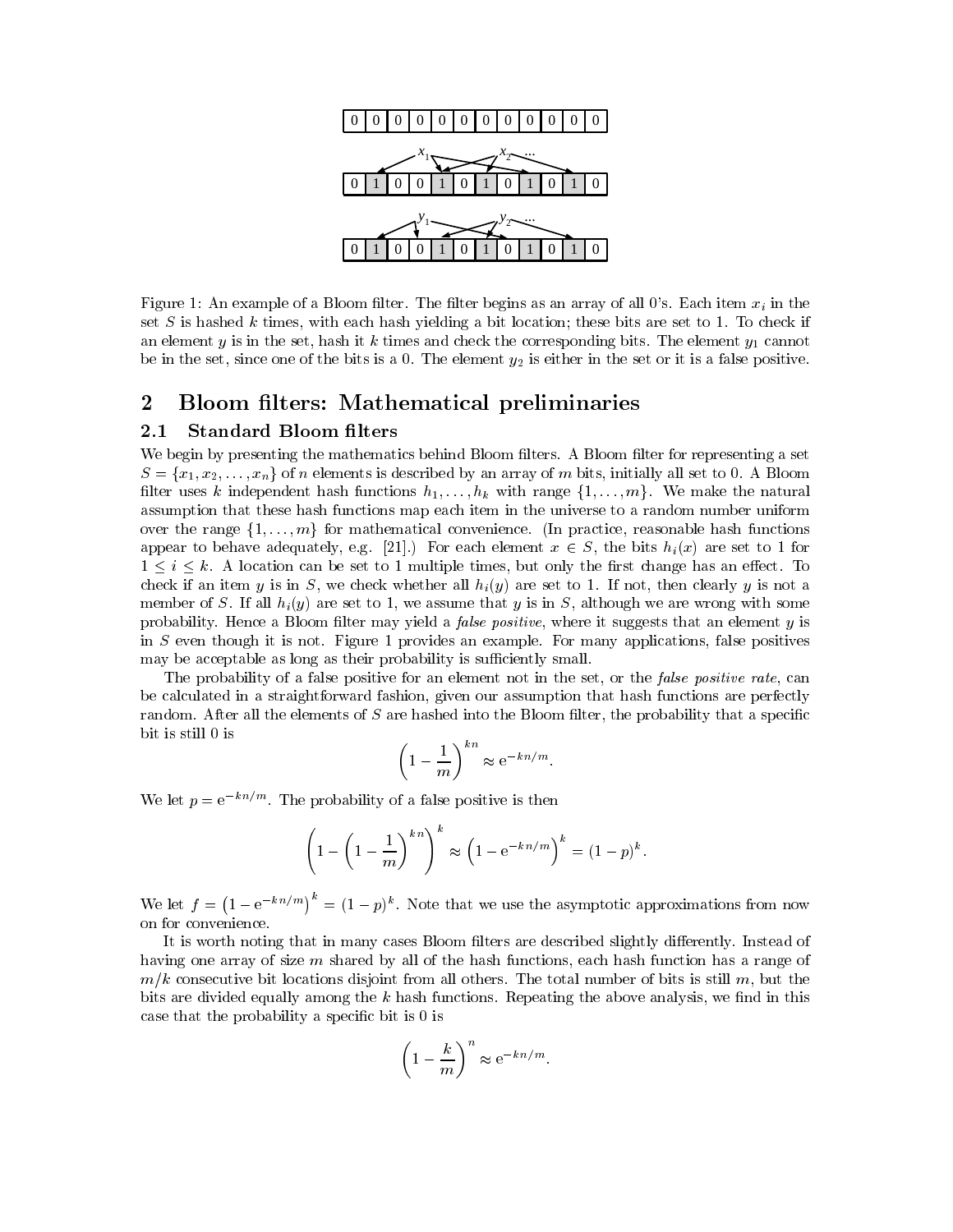Asymptotically, then, the performance is the same as the original scheme. However, since

$$
\left(1-\frac{k}{m}\right)^n \le \left(1-\frac{1}{m}\right)^{kn},
$$

the probability of a false positive is actually always slightly higher with this division. Since the difference is small, this approach may be still be useful for implementation reasons; for example, dividing the bits among the hash functions may make parallelization of array accesses easier.

Suppose we are given m and n and we wish to optimize for the number of hash functions. There are two competing forces: using more hash functions gives us more chances to find a 0 bit for an element that is not a member of  $S$ , but using fewer hash functions increases the fraction of 0 bits in the array. The optimal number of hash functions that minimizes  $f$  as a function of  $k$  is easily found by taking the derivative. More conveniently, note that f equals  $\exp(k \ln(1 - e^{-kn/m}))$ . Let  $g = k \ln(1-e^{-kn/m})$ . Minimizing the false positive rate f is equivalent to minimizing g with respect to  $k$ . We find

$$
\frac{dg}{dk} = \ln\left(1 - e^{-\frac{kn}{m}}\right) + \frac{kn}{m} \frac{e^{-\frac{kn}{m}}}{1 - e^{-\frac{kn}{m}}}.
$$

It is easy to check that the derivative is 0 when  $k = \ln 2 \cdot (m/n)$ ; further efforts reveal that this is a global minimum. Alternatively, using  $p = e^{-kn/m}$ , we find

$$
g = -\frac{m}{n}\ln(p)\ln(1-p),
$$

from which symmetry reveals that the minimum value for q occurs when  $p = 1/2$ , or equivalently  $\kappa = \ln 2 \cdot (m/n)$ . In this case the false positive rate f is (1/2) = (0.0189)  $^{\prime}$  . In practice, of course,  $k$  must be an integer, and smaller k might be preferred since they reduce the amount of computation necessary.

### 2.2 Hashing vs. Bloom filters

Another natural way to represent a set is to use hashing. Each item of the set can be hashed into -(log n) bits, and a (sorted) list of hash values then represents the set. This approach yields very small error probabilities. For example, using  $2 \log_2 n$  bits per set element, the probability that two distinct elements obtain the same hash value is  $1/n^2$ . Hence the probability that any element not in the set matches some hash value in the set is at most  $n/n^2 = 1/n$  by the standard union bound.

Bloom filters can be interpreted as a natural generalization of hashing that allows more interesting tradeoffs between the number of bits used per set element and the probability of false positives. (Indeed, a Bloom filter with just one hash function is equivalent to hashing.) Bloom filters yield a constant false positive probability even if a constant number of bits are used per set element. For example, when  $m = 8n$ , the false positive probability is just over 0.02. For most theoretical analyses, this tradeoff is not interesting; using hashing yields an asymptotically vanishing probability of error  $\mathcal{L}$  bits per element. Bloom lters have the little attention in the ceiver received little attention in the ceive theoretical community. In contrast, for practical applications the price of a constant false positive probability may well be worthwhile to reduce the necessary space.

#### 2.3 Standard Bloom filter tricks

The simple structure of Bloom filters makes certain operations very easy to implement. For example, suppose one has two Bloom filters representing sets  $S_1$  and  $S_2$  with the same number of bits and using the same number of hash functions. Then a Bloom filter that represents the union of two sets can be obtained by taking the OR of the two bit vectors of the original Bloom filters.

Another nice feature is that Bloom filters can easily be halved in size. Suppose the size of the filter is a power of 2. If one wants to half the size of the filter, just OR the first and second halves together. When hashing, the high order bit can be masked.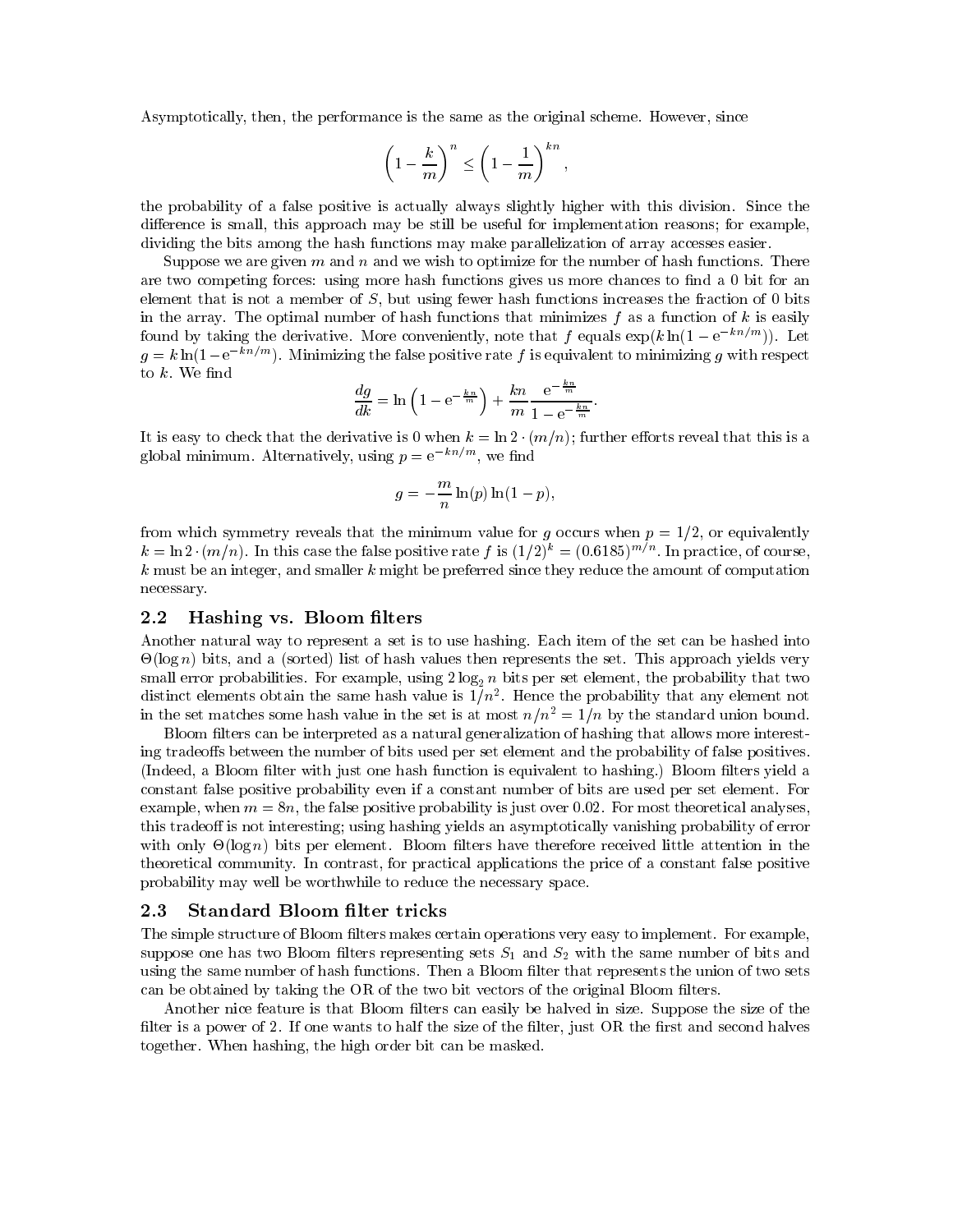## 2.4 Counting Bloom filters

Suppose that we have a set that is changing over time, with elements being inserted and deleted. Inserting elements into a Bloom filter is easy; hash the element  $k$  times and set the bits to 1. Unfortunately, one cannot perform a deletion by reversing the process. If we hash the element to be deleted and set the corresponding bits to 0, we may be setting a location to 0 that is hashed to by some other element in the set. In this case, the Bloom filter no longer correctly reflects all elements in the set.

To avoid this problem, [8] introduces the idea of a *counting Bloom filter*. In a counting Bloom filter, each entry in the Bloom filter is not a single bit but instead a small counter. When an item is inserted, the corresponding counters are incremented; when an item is deleted, the corresponding counters are decremented. To avoid counter overflow, we choose sufficiently large counters. Analysis from [8] (which will appear in the full version of the survey) reveals that 4 bits per counter should suffice for most applications.

### 2.5 Compressed Bloom filters

In recent work, Mitzenmacher addresses the following question [19]. Suppose that a server is sending a Bloom filter to several other servers over a network. Can we gain anything by compressing the resulting Bloom filter? If we choose the optimal value for  $k$  to minimize the false probability as calculated above, then  $p = 1/2$ . Under our assumption of good random hash functions, the bit array is essentially a random string of  $m$  0's and 1's, with each entry being 0 or 1 with probability  $1/2$ . It would therefore seem that compression cannot gain when sending Bloom filters.

Mitzenmacher demonstrates the flaw in this reasoning. The problem is that we have optimized the false positive rate of the Bloom filter under the constraint that there are  $m$  bits in and  $n$  elements represented by the filter. Suppose instead that we optimize the false positive rate of the Bloom filter under the constraint that the number of bits to be sent *after compression* is  $z$ , but the size  $m$  of the array in its uncompressed form can be larger. It turns out that by using a larger, but sparser, Bloom filter can yield improved false positive rates with a smaller number of transmitted bits.

### **Historical Applications** 3

Bloom filters were used in early UNIX spell-checkers [18]. Rather than store and search a dictionary, a Bloom filter representation of the dictionary was stored. In early systems, where memory was a scarce and valuable resource, the space savings of a Bloom filter offered significant performance advantages.

Bloom filters were proposed by Spafford as a means of succinctly storing a dictionary of unsuitable passwords for security purposes [27]. Manber and Wu describe a simple way to extend the technique so that passwords that are within edit distance 1 of a dictionary word are also not allowed [16]. In this setting, a false positive could force a user to avoid a password even if does not lie in the set of unsuitable passwords.

Bloom filters have also been used in databases, see e.g. [15, 20]. One use is to speed up semijoin operations. In a distributed database, one database may wish to send another a list of all cities where the cost of living is greater than 50,000 dollars, so that the other database can determine all employees that live in such cities. Instead of sending a list of cities, a Bloom filter can be sent. The list of employee/city pairs can be sent back to the first database to remove false positives.

# 4 A Sample Network Application: Distributed Caching

To begin our survey of network applications, we present an early and especially instructive example of Bloom filters in a distributed protocol. Fan, Cao, Almeida, and Broder describe Summary Cache, which uses Bloom filters for Web cache sharing [8]. In their setup, proxies cooperate in the following way: on a cache miss, a proxy attempts to determine if another proxy cache holds the desired Web page. If so, a request is made to that proxy rather than trying to obtain that page from the Internet.

 $\overline{1}$ The name counting Bloom filter for this data structure was introduced in [19].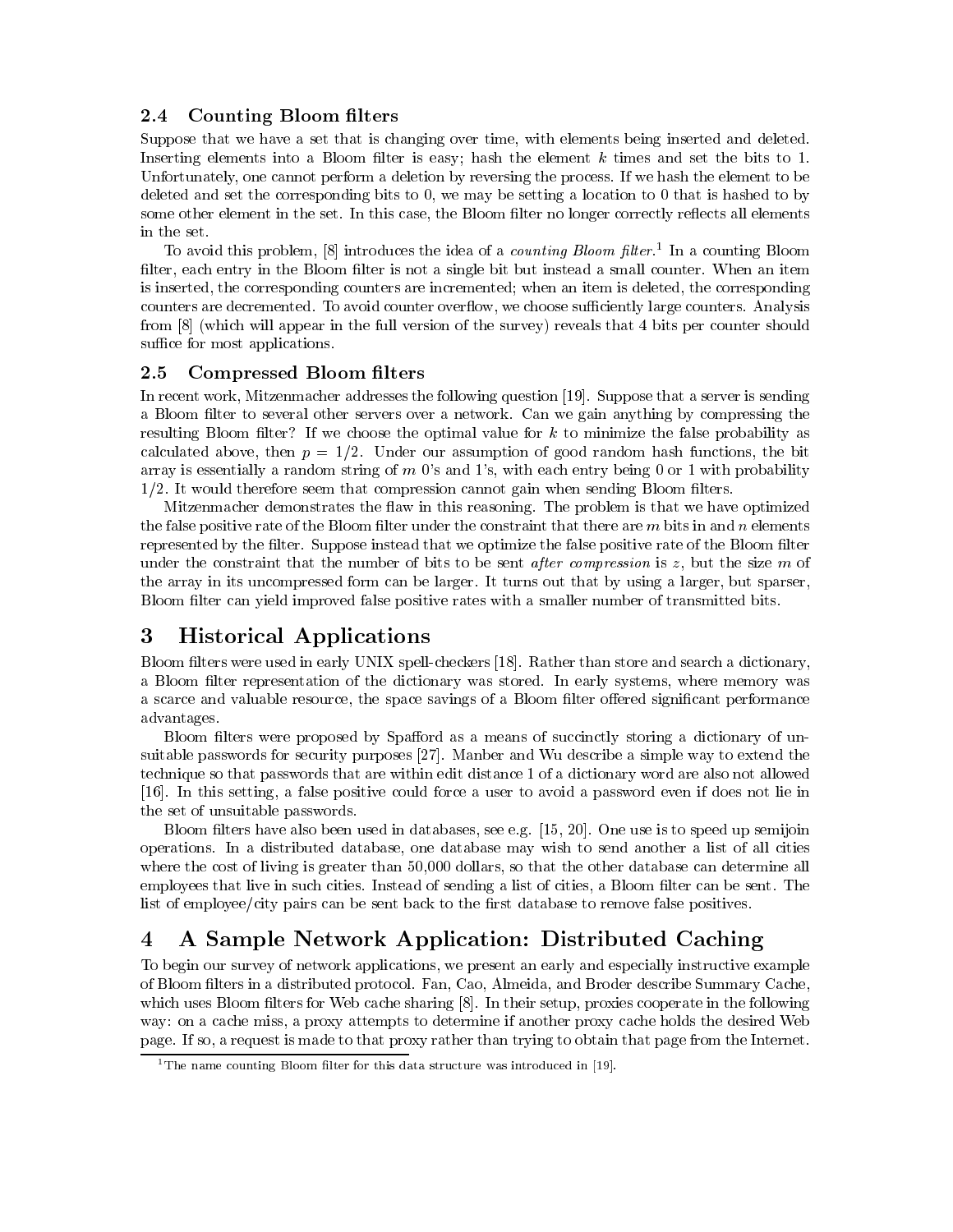For such a scheme to be effective, proxies must know the contents of other proxy caches. In Summary Cache, to reduce message traffic proxies do not transfer URL lists corresponding to the exact contents of their caches, but instead periodically broadcast Bloom filters that represent the contents of their cache. If a proxy wishes to determine if another proxy has a page in its cache, it checks the appropriate Bloom filter. In the case of a false positive, a proxy may request a page from another proxy, only to find that that proxy does not actually have that page cached. In that case, some additional delay has been incurred. In this setting, false positives and false negatives may occur even without a Bloom filter, since the cache contents may change between periodic updates. The small additional chance of a false positive introduced by using a Bloom filter is greatly outweighed by the significant reduction in network traffic achieved by using the succinct Bloom filter instead of sending the full list of cache contents. This technique is used in the open source Web proxy cache Squid, where the Bloom filters are referred to as Cache Digests [25].

Since cache contents are changing frequently, [8] suggests that caches use a counting Bloom filter to track their own cache contents, and broadcast the corresponding standard 0-1 Bloom filter to the other proxies. The alternative would be to construct a new Bloom filter from scratch whenever an update is sent; using the counting Bloom filter both reduces and amortizes this cost. Using delta compression and compressed Bloom filters, as described in [19], can yield a further reduction in the number of bits transmitted.

# 5 Applications: P2P/Overlay Networks

Peer-to-peer applications are a natural place to use Bloom filters, as collaborating peers may need to send each other lists of URLs, packets, or object identifiers. As an example, an early peer-topeer application of Bloom filters is due to Marais and Bharat [17] in the context of a desktop web browsing assistant called Vistabar. Cooperative users of Vistabar store annotations and comments about the web pages they visited in a central repository. Conversely they see these comments whenever they load an annotated page. Rather than make a request for each URL encountered, Vistabar periodically downloads a Bloom lter corresponding to all annotated URLs.

### $5.1$ Moderate-sized P2P networks

Many constructions for peer-to-peer networks are based on distributed hash tables in order to locate ob jects [6, 22, 28]. Distributed hash tables are particularly useful for large-scale scalability and for coping with settings where individual nodes may frequently enter or leave the system.

For moderate-sized and more robust peer-to-peer systems of hundreds of nodes, Bloom filters may provide an attractive alternative for locating ob jects over distributed hash tables. While keeping a list of ob jects stored at every other node in a peer-to-peer system may be prohibitive, keeping a Bloom filter for every other node may be tractable. For example, instead of using a 64-bit identifier for each object, a Bloom filter could use 8 or 16 bits per object. False positives in this situation yield extraneous requests for objects to nodes that do not have them. A prototype P2P system dubbed PlanetP based on this idea is described in  $[4]$ ; the filters actually store keywords associated with documents instead of object IDs. Implementation challenges include how frequently filters need to be updated.

In [13], a similar approach that makes additional use of grouping and hierarchy is described. There the idea is to introduce some hierarchy so that groups of nodes are governed by a leader. The leaders are meant to me more stable, long-lasting nodes that form a peer-to-peer network using Bloom filters in a manner similar to that described above, except that the Bloom filters cover objects held by the group. The group leader controls routing within a group and other group-specific issues.

# 5.2 Approximate Set Reconciliation for Content Delivery

Byers, Considine, Mitzenmacher, and Rost [3] demonstrate another area where Bloom filters can be useful in peer-to-peer applications. They suggest that peers may want to solve the following type of approximate set reconciliation problems. Suppose peer A has a set of items  $S_A$ , and peer B has a set of items  $S_B$ . B would like to send A a succinct data structure so that A can start sending B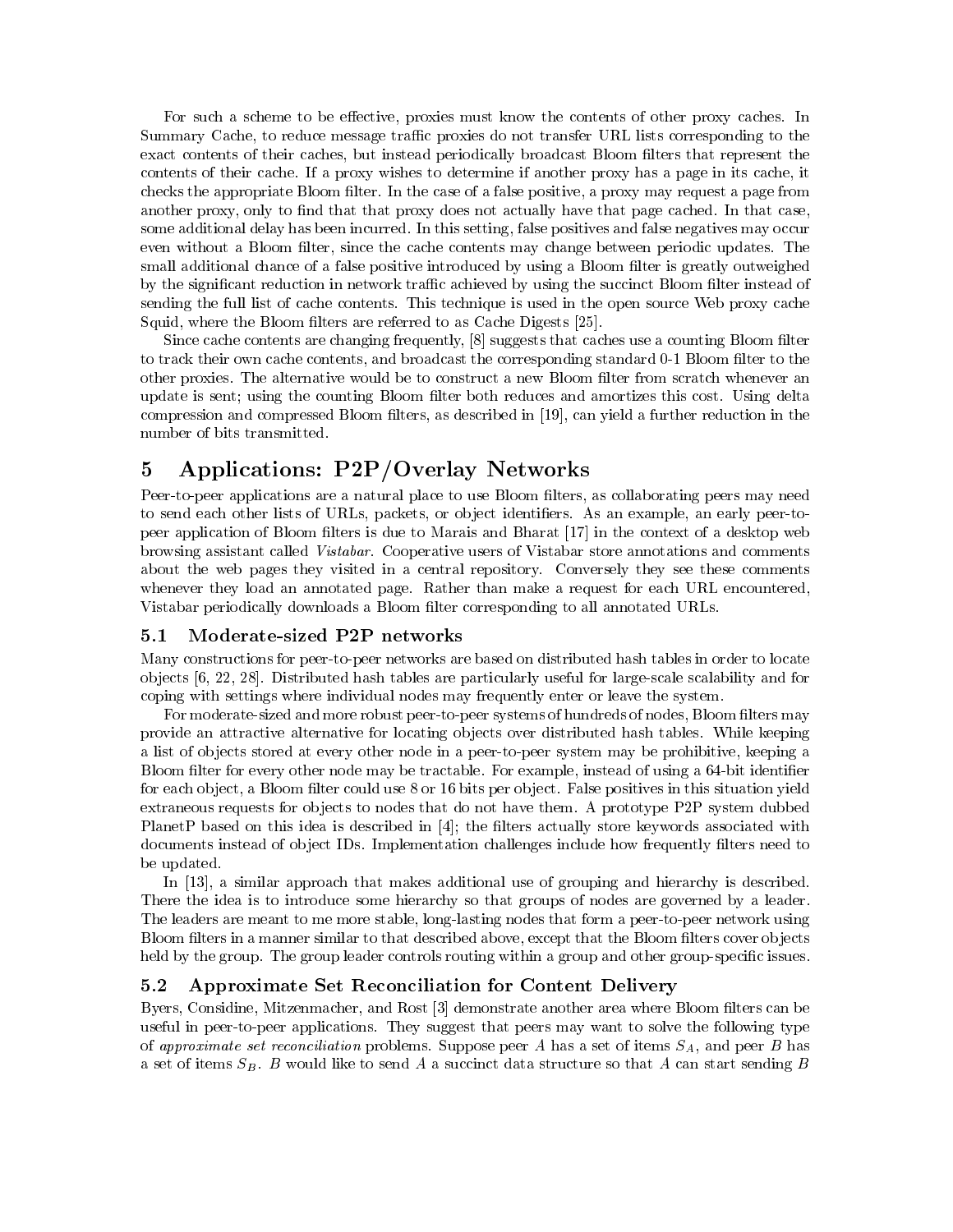items that B does not have, that is, items in  $S_A - S_B$ . One approach is to have B send A a Bloom filter;  $A$  then runs through its elements, checking each one against the Bloom filter, and sends any element that does not lie in  $S_B$  according to the filter. Because of false positives, not all elements in  $S_A - S_B$  will be sent, but most will. The authors also consider an alternative data structure that uses Bloom filters, but allows for faster determination of elements in  $S_A - S_B$  when the size of the difference is small  $[3, 2]$ . This work demonstrates that Bloom filters can also be useful as subroutines inside of more complex data structures.

The application [3] targets is the distribution of large files to many peers in overlay networks. The authors argue for encoded content. In this setting, peers may wish to collaborate during downloads, receiving encoded packets from other peers as well as the source, effectively increasing the download rate. The problem of determining what encoded packets peer B needs that peer A has is simply the problem of determining  $S_B - S_A$ . Since the content is redundantly encoded, obtaining a large fraction of  $S_B - S_A$  rather than the entire set is sufficient for this application.

### 5.3 Set Intersection for Keyword Searches

Reynolds and Vahdat use Bloom filters in a similar fashion as [3], except their goal is to find the set intersection instead of the set difference [23]. Their approach is essentially the same as for database semijoins. Peer B can send a Bloom filter representing  $S_B$  to A; A then sends the elements of  $S_A$ that appear to be in  $S_B$  according to the filter. False positives yield elements of  $S_A$  that are in fact not in  $S_B$ , but if desired B can then determine these elements to find  $S_A \cap S_B$  exactly. The Bloom filter approach allows  $S_A \cap S_B$  to be determined with fewer bits transmitted than by having A sending the entire set  $S_A$ . Reynolds and Vahdat describe how this approach for set intersection allows for efficient distributed inverted keyword indices for keyword search in an overlay network over a peer-to-peer architecture. When a document is published, the author also selects a set of keywords for the document. Each node in the network is responsible for a set of keywords in the inverted index; hashes of the keyword determine the responsible nodes. To handle conjunctive queries involving multiple nodes, the set intersection methods above are used to reduce the amount of information that needs to be sent.

# 6 Applications: Resource Routing

## 6.1 A Basic Routing Protocol

Before describing specic resource routing protocols in the literature, we provide a general framework that highlights the main idea of resource routing protocols. This general framework was described by Czerwinski et al. as part of their architecture for a resource discovery service [5].

Suppose that we have a network in the form of a rooted tree, with nodes holding resources. Resource requests starting inside the tree head toward the root. Each node keeps a unified list of resources that it holds or that are reachable through any of its children, as well as individual lists of resources for it and each child. When a node receives a request for a resource, it checks its unied list to make sure it has a way of routing that request to the resource. If it does, it checks the individual lists to find how to route the request toward the proper node; otherwise, it passes the request further up the tree toward the root.

This rather straightforward routing protocol becomes more interesting if the resource lists are represented by Bloom filters. The property that a union of Bloom filters can be obtained by ORing the corresponding individual Bloom filters allows easy creation of unified resource lists. False positives in this situation may cause a routing request to go down an incorrect path. In such a case backtracking up the tree may be necessary, or a slower but safer routing mechanism may be used as a back-up. Several recent papers utilize a resource routing mechanism of this form.

### 6.2 Resource Routing on P2P Networks

Rhea and Kubiatowicz [24] utilize the ideas in the basic protocol above to design a probabilistic routing algorithm for peer-to-peer location mechanisms, in conjunction with the OceanStore project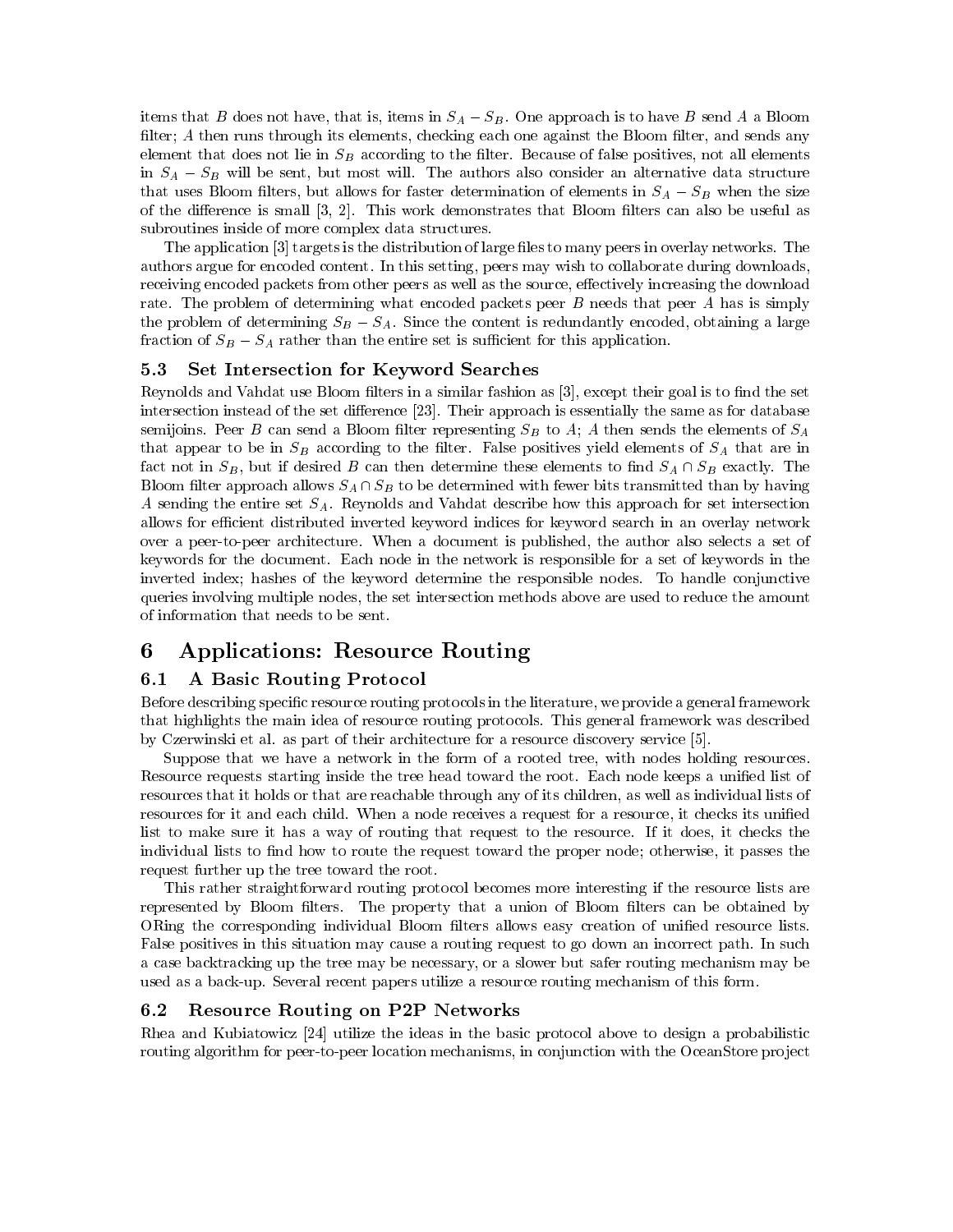[12]. The goal is to ensure that when a requested file has a file replica nearby in the system, it is found and the request is routed efficiently along a shortest path. Such an algorithm can be used in conjunction with a more expensive routing algorithm such as those suggested for specific P2P networks [6, 22, 28].

Rhea and Kubiatowicz have each node in the network keep an array of Bloom filters for every edge in the overlay topology. There is a Bloom filter for each distance  $d$ , up to some maximum value, so that the dth Bloom filter in the array keeps track of files reachable along an edge via  $d$  hops through the overlay network. Rhea and Kubiatowicz call this array of Bloom filters an *attenuated* Bloom filter. The attenuated Bloom filter only finds files within  $d$  hops, but it is likely to find the shortest path to a file replica if many paths exist. A more expensive algorithm can be applied if the file cannot be found using the attenuated Bloom filter or if more than  $d$  hops are taken, which suggests a false positive has occurred. Major challenges in this approach involve keeping the Bloom filters up-to-date without generating too much network traffic.

## 6.3 Geographic Routing

Hsiao suggests using this type of routing for a geographic routing system for mobile computers [11]. For convenience, suppose that the geographic space is a square region that is recursively subdivided into smaller squares, each one-fourth the size of the previous level. That is, each parent square is broken into four children squares, giving a natural implicit tree hierarchy. If the smallest square subregions have size 1 and the size of the original square is k, there will be  $\log_2 k + 1$  levels in this recursive structure.

For the geographic routing scheme, each node contains a Bloom filter representing the list of mobile hosts reachable through itself or through its three siblings at each level. Using these filters, a source finds the level corresponding to the smallest geographic region that contains it and the destination, and then forwards a message to the center of the region corresponding to the sibling that the destination node currently resides in. Intermediate nodes forward the message appropriately, recursing down the implicit tree until the destination is reached.

Distributed hashing has also been proposed as a means of accomplished geographic routing [14]. So for both P2P network and geographic routing, Bloom filters have been suggested as a possible alternative to distributed hashing that may prove better for systems of intermediate size. Exploring and understanding the tradeoffs between these two techniques would certainly be an interesting area for future work.

### 7 Applications: Packet Routing 7

In the area of packet routing, several diverse uses of Bloom filters have been proposed. We examine how Bloom filters can be used to aid early detection of forwarding loops, to find heavy flows for the Stochastic Fair Blue queue management scheme, and to potentially speed up the forwarding of multicast packets.

# 7.1 Detecting Loops in Icarus

Whitaker and Wetherall suggest using a small Bloom filter in order to avoid forwarding loops in unicast and multicast protocols [29]. Normally packets trapped in a forwarding loop are detected and removed from a network using the IP Time-To-Live field, whereby a counter keeps track of the number of hops the packet has taken and removes it if the number of hops grows too large. If loops are small, the Time-To-Live field may not prevent substantial unnecessary looping. While such loops are rare in the long-standing protocols guiding most Internet traffic today, the authors suggest it could be a signicant problem for experimental protocols, such as those being suggested for peer-to-peer networks. To avoid this problem, the authors suggest that each packet carry a small Bloom filter in each header, where the Bloom filter is used to keep track of the set of nodes visited. Each node has a corresponding mask that can be ORed into the Bloom filter as it passes; if the filter does not change, there may be a loop. False positives may lead to packets incorrectly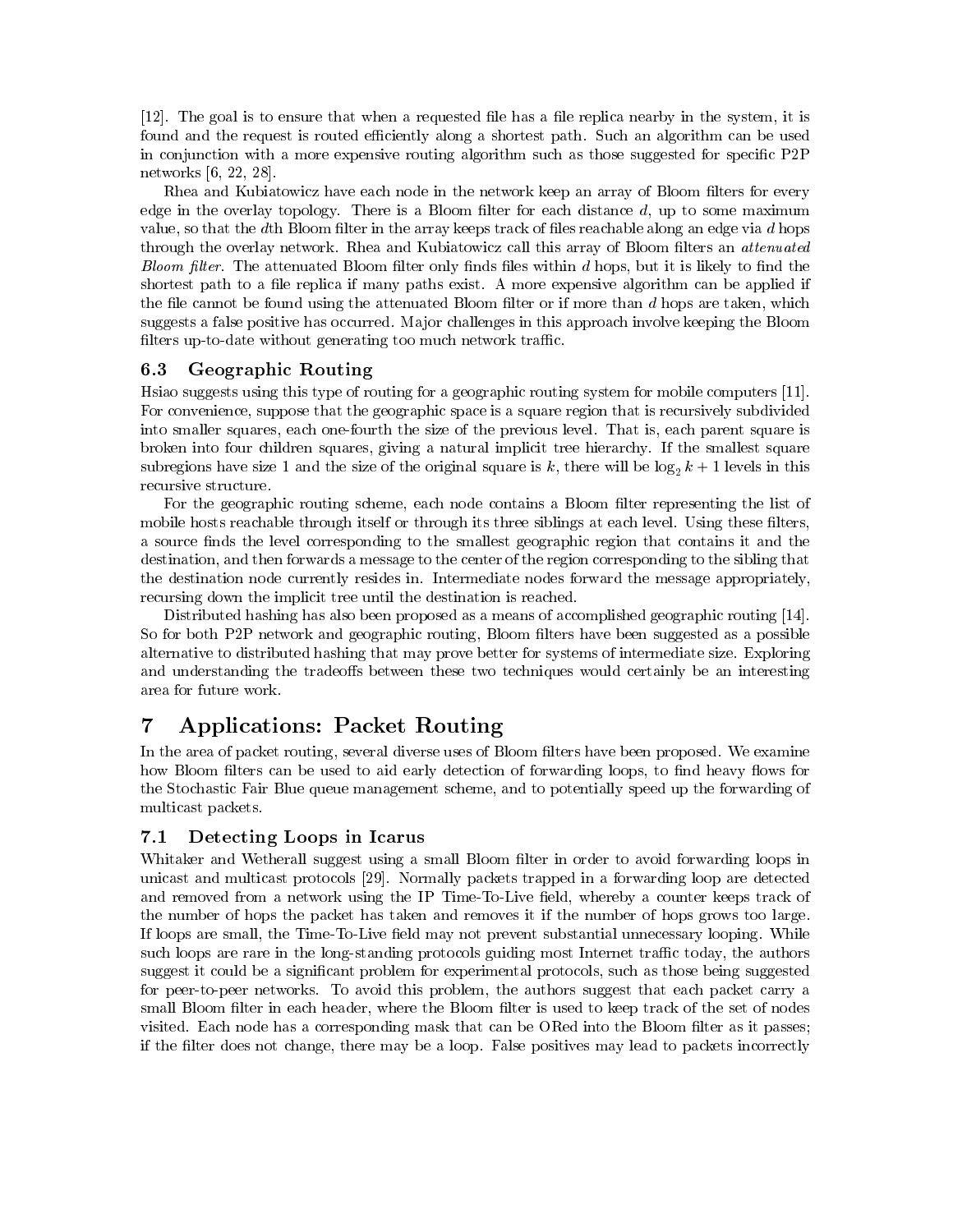being dropped because of an assumed loop. The authors discuss ways to limits the negative effects of false positives in this context.

## 7.2 Queue Management: Stochastic Fair Blue

Stochastic Fair Blue provides a queue management algorithm that uses a Bloom filter to detect overly aggressive or non-responsive flows [9]. The idea of using a Bloom filter to detect flow behavior arises again in our discussion of applications of Bloom filters to measurement tools.

Each packet is hashed into  $k$  bits in a Bloom filter based on for example the source-destination pair, so all packets in a flow hash to the same bits. Each Bloom filter entry has an associated value  $p_i$ , used to represent a marking probability associated with that bit. The marking probability associated with a bit goes up by some value  $\delta$  if, when a packet arrives, the number of packets queued in the system corresponding to that bit lies above some threshold; similarly, if when a packet arrives there are no packets queued in the system corresponding to that bit, then the marking probability is decreased by  $\delta$ . The probability that a packet is marked, which will denote congestion to the end hosts, is the minimum of the marking probabilities associated with the  $k$  Bloom filter bits after arrival. Flows that are filling a buffer will therefore have higher probabilities of being marked. Flows that are non-responsive to marking will eventually drive the marking probability high; when it is above a certain threshold, the router can limit the flow to a fixed amount of bandwidth or adopt some other rate-limiting policy.

A false positive in this situation leads to the misclassification of a well-behaved flow. In this case a flow might be punished even though it responds to congestion appropriately. One way to mitigate this effect suggested in  $[9]$  is to change the hash functions periodically, so that if a responsive flow is being punished unfairly the resetting of the hash functions makes it extremely unlikely that it continues to be punished.

### $7.3$  $\operatorname{Multicast}$

When packets are being sent through a multicast tree, the router associates multicast addresses with interface lists. One way to think of this is that each multicast address corresponds to an associated list of interfaces, or connections; if a packet associated with a multicast address comes in on one interface of the list associated with an address, it should be forwarded through all other interfaces on the list.

Grönvall suggests an alternative using Bloom filters [10]. Instead of keeping a list of interfaces for each address, there can be a Bloom filter of addresses associated with each interface. This avoids the need to store addresses at the router entirely. Parallelization can be used to speed the check of each packet against all interfaces. Handling the removal of an address from an interface is not discussed, but one could imagine using a counting Bloom filter to handle deletions from the Bloom filter accordingly.

False positives in this setting lead to some packets being forwarded incorrectly. These packets will eventually be discarded, either at the next router hop or further down the line, so if the false positive probability is small the effect may not be significant.

# 8 Applications: Measurement Infrastructure

A growing problem for networks is how to provide a reasonable measurement infrastructure. How many packets from a given flow pass through a router? Has a packet from this source passed through this router recently? The challenge in coping with such questions lies in the tremendous amounts of data being processed, making complete measurement extremely expensive. Because of their succinctness, Bloom filters may be useful for many such problems, as the examples below illustrate.

### 8.1 **Recording Heavy Flows**

Estan and Varghese present an excellent application of Bloom filters to traffic measurement problems inside of a router, reminiscent of the techniques used in the Stochastic Fair Blue algorithm [7]. (While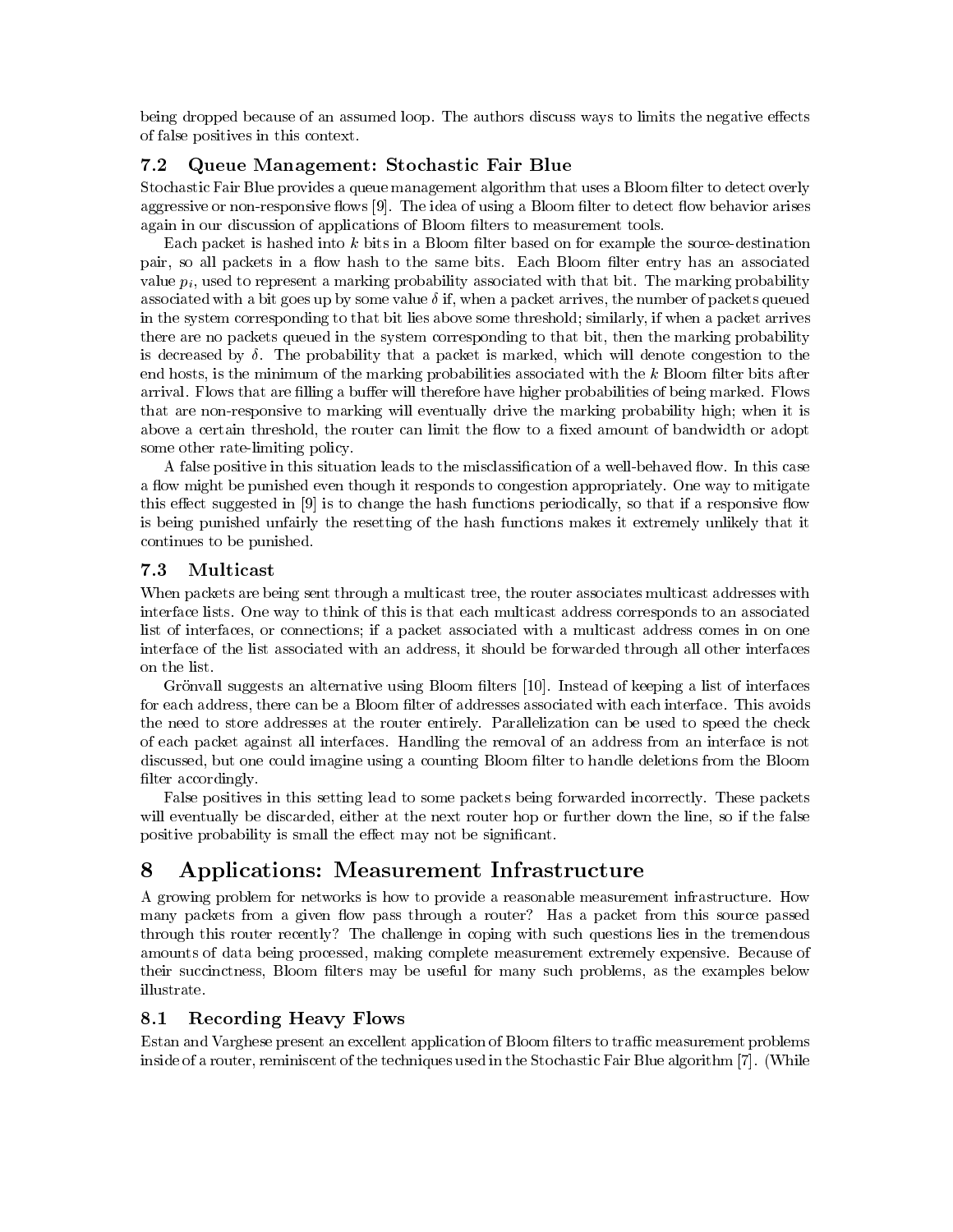

Figure 2: An example of conservative update. This flow can only have been responsible for 2 previous bytes, so when it introduces 4 new bytes, counters should increase only to 6.

the authors do not label their data structure a Bloom filter variation, it will be clear that it is from the discussion below.)

The goal is to easily determine heavy flows in a router. Each entering packet is hashed  $k$  times into a Bloom filter. Associated with each location in the Bloom filter is a counter that records the number of packet bytes that have passed through the router associated with that location. The counter is incremented by the number of bytes in the packet. If the minimum counter associated with a packet is above a certain threshold, the corresponding flow is placed on a list of heavy flows. Heavy flows can thereby be detected with a small amount of space and a small number of operations per packet.

A false positive in this situation corresponds to a light flow that happens to hash into  $k$  locations that are also hashed into by heavy flows, or to a light flow that happens to hash into locations hit by several other light flows. All heavy flows, however, are detected.

Estan and Varghese also introduce the idea of a conservative update, an interesting variation that reduces the false positive rate signicantly for real data. When updating a counter upon a packet arrival, it is clear that the number of previous bytes associated with the flow of that packet is at most the minimum over its k counters. Call this  $M_k$ . If the new packet has B bytes, the number of bytes associated with this flow is at most  $M_k + B$ . So the updated value for each of the k counters should be the maximum of its current value and  $M_k + B$ . Instead of adding B to each counter, conservative update only changes the values of counter to reflect the most possible bytes associated with the flow, as shown in the example in Figure 2. This reduces the probability that several light flows hashing to the same location can raise the counter value over the threshold.

#### IP Traceback 8.2

If one wanted to trace the route a packet took in a network, one way of doing it would be to have each router in the network record every packet that it forwards. Then each router could be queried to determine whether it forwarded the given packet, allowing the route of the packet to be traced backward from its destination. Such a scheme would allow malicious packets to be traced back along uncorrupted routers in order to find their source.

Snoeren et al. suggest this approach, with the addition of using Bloom filters in order to reduce the amount of information that needs to be stored in order summarize the set of packets seen, as part of their Source Path Isolation Engine (SPIE) [26]. A false positive in this setting means that a router mistakenly identies a packet as having been seen. When attempting to trace back the reverse path of a packet, a false positive would lead to a branching, giving multiple possible paths. A low false positive rate would keep the branching small and hence the number of possible paths small as well. Of course to make such a scheme practical the authors give careful consideration to how much information to store and when to discard stale information.

### 9 **Conclusion**

A Bloom filter is a space-efficient representation of a set or a list that handles membership queries. As we have seen in this survey, there are numerous examples where one would like to use a list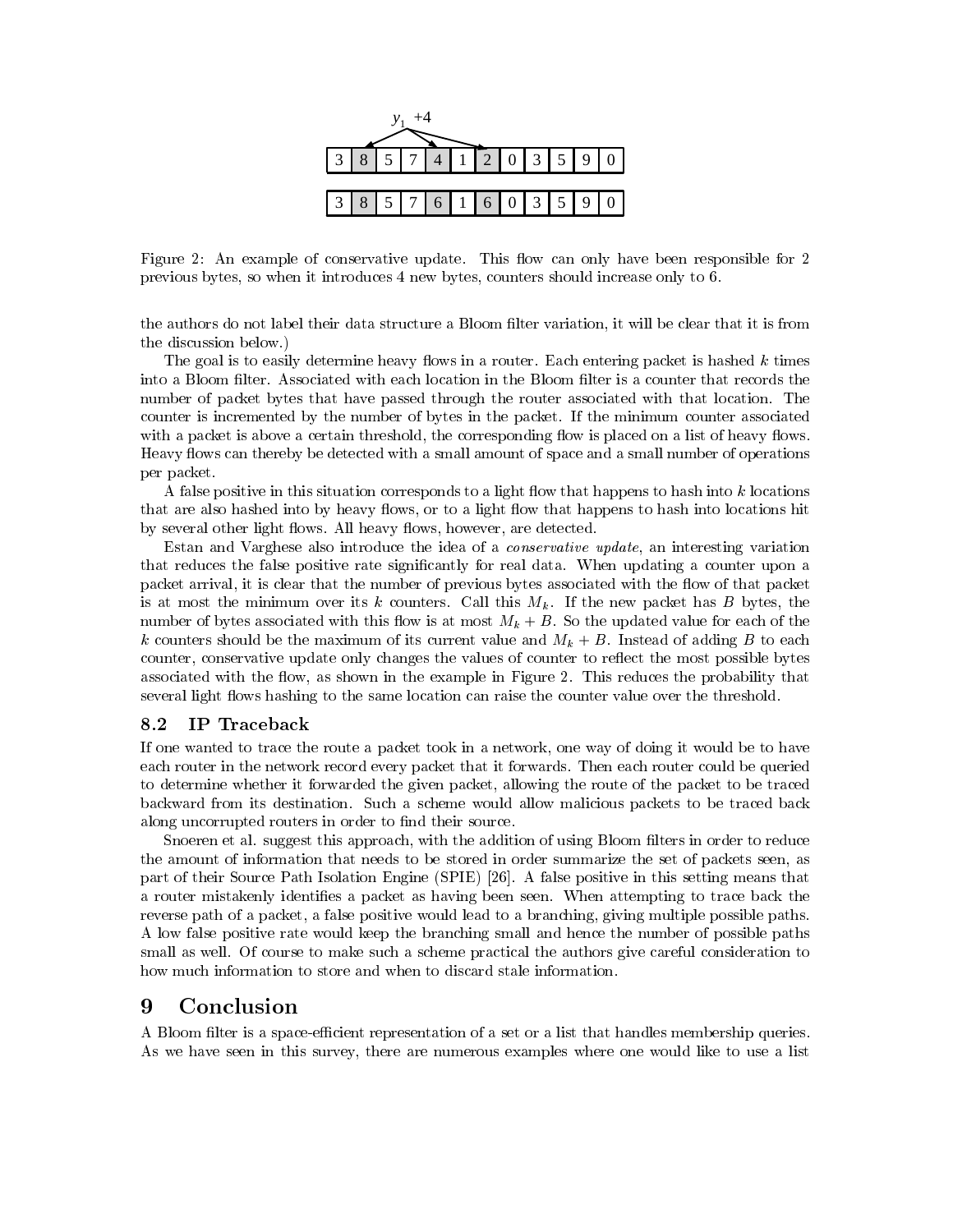in a network. Especially when space is an issue, a Bloom filter may be an excellent alternative to keeping an explicit list. The drawback of using a Bloom filter is that it introduces false positives. The effect of a false positive must be carefully considered for each specific application to determine whether the impact of false positives is acceptable. This leads us to:

The Bloom filter principle: Wherever a list or set is used, and space is a consideration, a Bloom filter should be considered. When using a Bloom filter, consider the potential effects of false positives.

There seems to be a great deal of room to develop variants or extensions of Bloom filters for specific applications. For example, we have seen that the counting Bloom filter allows for approximate representations of multi-sets, or allows one to track sets that change over time through insertions and deletions. Since Bloom filters have received comparatively little attention from the algorithmic community, there may be a number of improvements to be found.

We expect that the recent burst of applications of Bloom filters in network systems is really just the beginning. Because of their simplicity and power, we believe that Bloom filters will continue to find applications in networks systems in new and interesting ways.

# References

- [1] B. Bloom. Space/time tradeoffs in in hash coding with allowable errors.  $CACM$ , 13(7):422-426, 1970.
- [2] J. Byers, J. Considine, and M. Mitzenmacher. Fast approximate reconciliation of set differences. Boston University Computer Science Technical Report 2002-019.
- [3] J. Byers, J. Considine, M. Mitzenmacher, and S. Rost. Informed content delivery over adaptive overlay networks. In Proc. of the ACM SIGCOMM 2002 Conference (SIGCOMM-02), vol. 32:4 of *Computer Communication Review*, pages 47–60, October 2002.
- [4] F. M. Cuena-Acuna, C. Peery, R. P. Martin, and T. D. Nguyen. PlanetP: Using gossiping to build content addressable peer-to-peer information sharing communities. Rutgers Technical Report DCS-TR-487, 2002.
- [5] S. Czerwinski, B. Y. Zhao, T. Hodes, A. D. Joseph, and R. Katz. An architecture for a secure service discovery service. In Proc. of MobiCom-99, pages  $24-35$ , N.Y., August 1999.
- [6] P. Druschel and A. Rowstron. PAST, a large-scale, persistent peer-to-peer storage utility. In Proceedings of the Eighth Workshop on Hot Topics in Operations Systems, May 2001.
- [7] C. Estan and G. Varghese. New directions in traffic measurement and accounting. In Proceedings of the ACM SIGCOMM 2002 Conference (SIGCOMM-02), volume 32:4 of Computer Communication Review, pages 323-336, October 2002.
- [8] L. Fan, P. Cao, J. Almeida, and A. Z. Broder. Summary cache: a scalable wide-area Web cache sharing protocol. IEEE/ACM Transactions on Networking,  $8(3):281{-}293, 2000$ .
- [9] W.-C. Feng, K. G. Shin, D. Kandlur, and D. Saha. Stochastic fair blue: A queue management algorithm for enforcing fairness. In Proceedings of the Twentieth Annual Joint Conference of the IEEE Computer and Communications Societies (INFOCOM-01), pages 1520–1529, Los Alamitos, CA, Apr. 22-26 2001. IEEE Computer Society.
- [10] B. Grönvall. Scalable multicast forwarding. Available at www.acm.org/sigcomm/ccr/archive/2002/jan02/CCR-SC01-Posters/BjornGronvall.ps.
- [11] P. Hsiao. Geographical region summary service for geographical routing. Mobile Computing
- and Communications Review,  $5(4)25-39$ , October 2001.
- [12] J. Kubiatowicz, D. Bindel, P. Eaton, Y. Chen, D. Geels, R. Gummadi, S. Rhea, W. Weimer, C. Wells, H. Weatherspoon, and B. Zhao. OceanStore: An architecture for global-scale persistent storage. ACM SIGPLAN Notices,  $35(11):190-201$ , November 2000.
- [13] J. Ledlie, J. Taylor, L. Serban, M. Seltzer. Self-organization in peer-to-peer systems. In Proceedings of the 10th European SIGOPS Workshop, September 2002.
- [14] J. Li and J. Jannotti and D. De Couto and D. Karger and R. Morris. A scalable location service for geographic ad-hoc routing. In Proceedings of MobiCom 2000, pages  $120-130$ , August 2000.